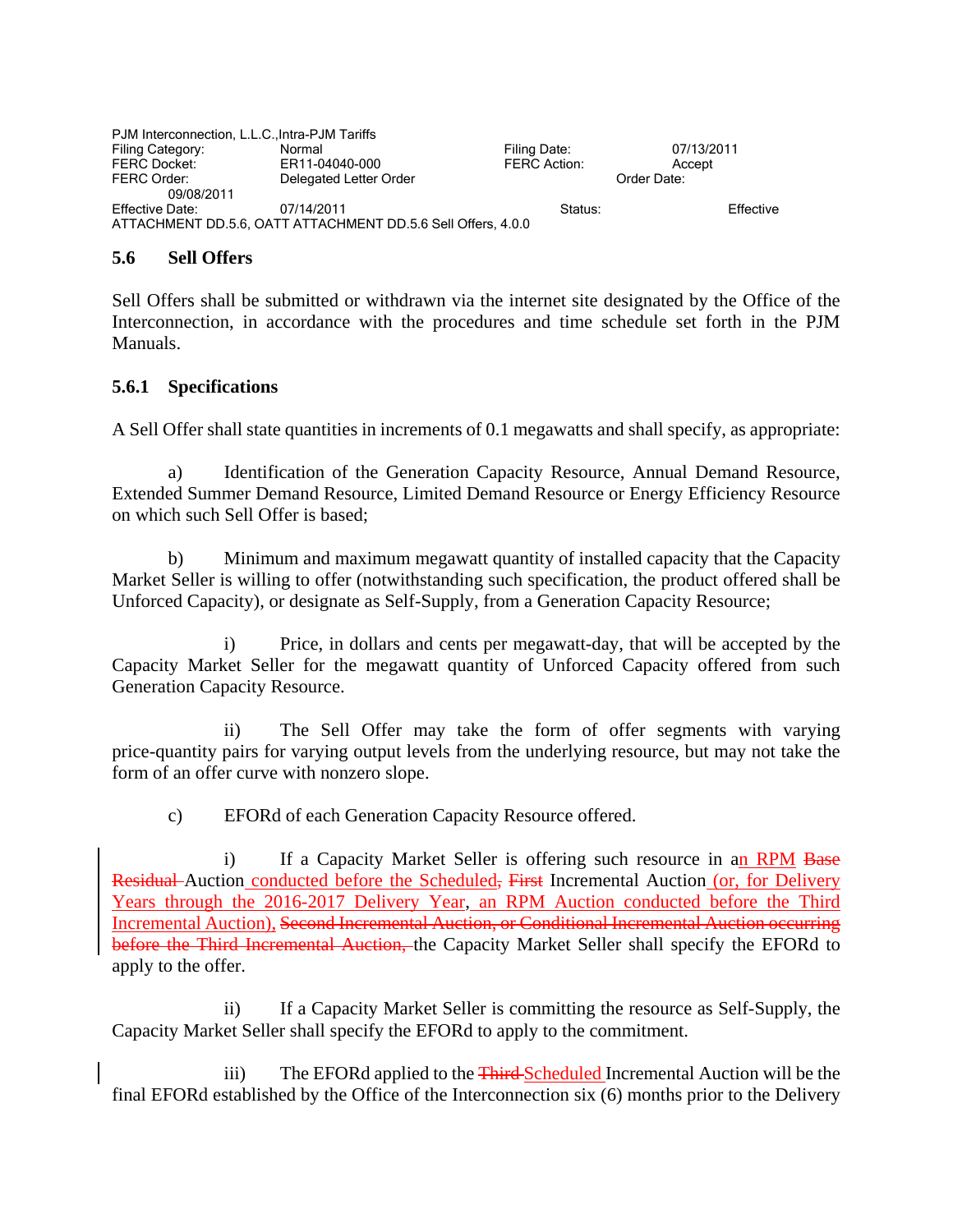Year, based on the actual EFORd in the PJM Region during the 12-month period ending September 30 that last precedes such Delivery Year.

 d) The Nominated Demand Resource Value for each Demand Resource offered and the Nominated Energy Efficiency Value for each Energy Efficiency Resource offered. The Office of the Interconnection shall, in both cases, convert such value to an Unforced Capacity basis by multiplying such value by the DR Factor times the Forecast Pool Requirement. Demand Resources shall specify the LDA in which the Demand Resource is located, including the location of such resource within any Zone that includes more than one LDA as identified on Schedule 10.1 of the RAA.

e) A Demand Resource with the potential to qualify as two or more of a Limited Demand Resource, Extended Summer Demand Resource or Annual Demand Resource may submit separate but coupled Sell Offers for each Demand Resource type for which it qualifies at different prices and the auction clearing algorithm will select the Sell Offer that yields the least-cost solution. For such coupled Demand Resource offers, the offer price of an Annual Demand Resource offer must be at least \$.01 per MW-day greater than the offer price of a coupled Extended Summer Demand Resource offer and the offer price of a Extended Summer Demand Resource offer must be at least \$.01 per MW-day greater than the offer price of a coupled Limited Demand Resource offer.

f) For a Qualifying Transmission Upgrade, the Sell Offer shall identify such upgrade, and the Office of the Interconnection shall determine and certify the increase in CETL provided by such upgrade. The Capacity Market Seller may offer the upgrade with an associated increase in CETL to an LDA in accordance with such certification, including an offer price that will be accepted by the Capacity Market Seller, stated in dollars and cents per megawatt-day as a price difference between a Capacity Resource located outside such an LDA and a Capacity Resource located inside such LDA; and the increase in CETL into such LDA to be provided by such Qualifying Transmission Upgrade, as certified by the Office of the Interconnection.

# **5.6.2 Compliance with PJM Credit Policy**

Capacity Market Sellers shall comply with the provisions of the PJM Credit Policy as set forth in Attachment Q to this Tariff, including the provisions specific to the Reliability Pricing Model, prior to submission of Sell Offers in any Reliability Pricing Model Auction. A Capacity Market Seller desiring to submit a Credit-Limited Offer shall specify in its Sell Offer the maximum auction credit requirement, in dollars, and the maximum amount of Unforced Capacity, in megawatts, applicable to its Sell Offer.

# **5.6.3 [reserved]**

# **5.6.4 Qualifying Transmission Upgrades**

A Qualifying Transmission Upgrade may not be the subject of any Sell Offer in a Base Residual Auction unless it has been approved by the Office of the Interconnection, including certification of the increase in Import Capability to be provided by such Qualifying Transmission Upgrade, no later than 45 days prior to such Base Residual Auction. No such approval shall be granted unless,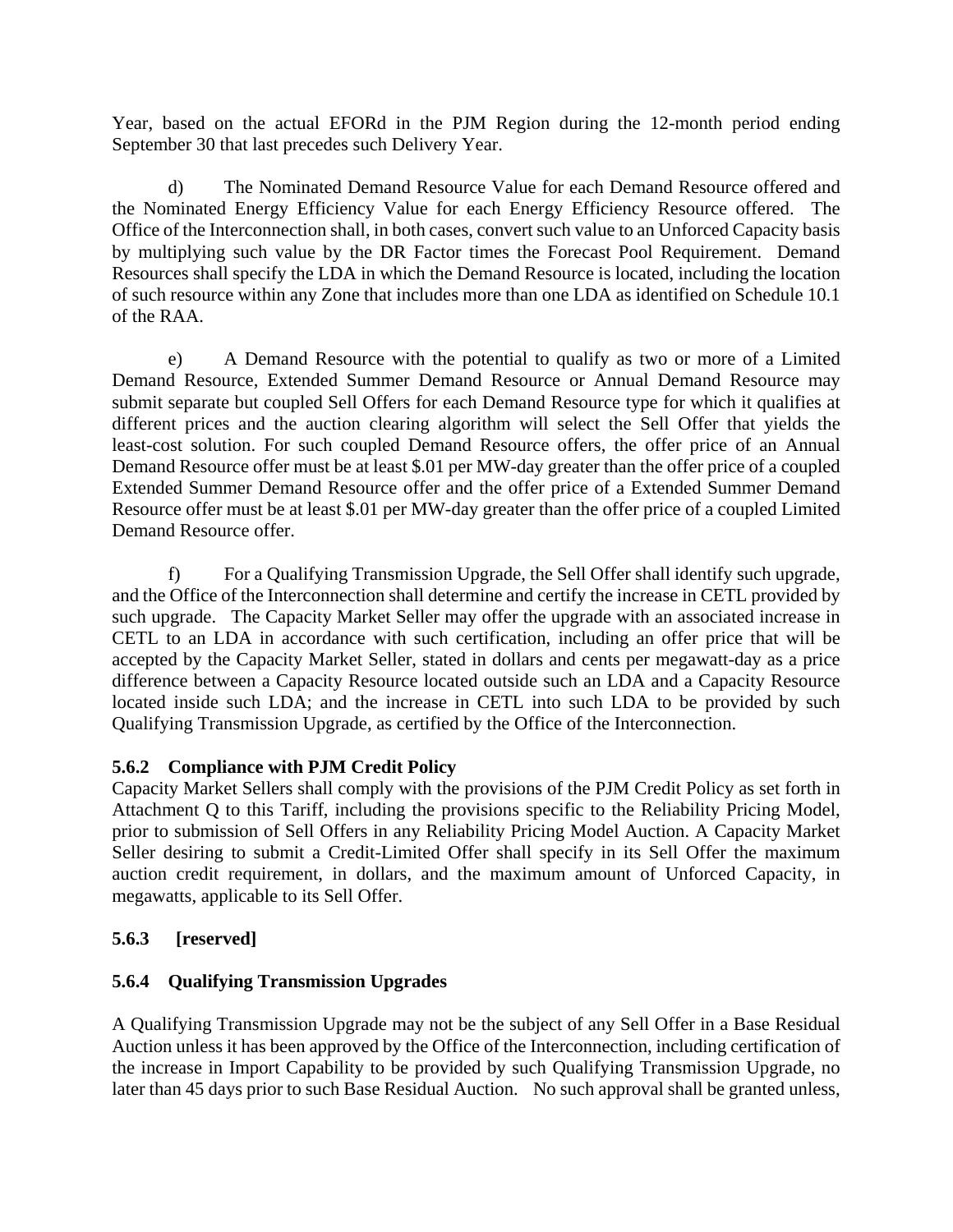at a minimum, a Facilities Study Agreement has been executed with respect to such upgrade, and such upgrade conforms to all applicable standards of the Regional Transmission Expansion Plan process.

#### **5.6.5 Market-based Sell Offers**

Subject to section 6, a Market Seller authorized by FERC to sell electric generating capacity at market-based prices, or that is not required to have such authorization, may submit Sell Offers that specify market-based prices in any Base Residual Auction or Incremental Auction.

### **5.6.6 Availability of Capacity Resources for Sale**

 (a) The Office of the Interconnection shall determine the quantity of megawatts of available installed capacity that each Capacity Market Seller must offer in any RPM Auction pursuant to Section 6.6 of Attachment DD, through verification of the availability of megawatts of installed capacity from: (i) all Generation Capacity Resources owned by or under contract to the Capacity Market Seller, including all Generation Capacity Resources obtained through bilateral contract; (ii) the results of prior Reliability Pricing Model Auctions, if any, for such Delivery Year (including consideration of any restriction imposed as a consequence of a prior failure to offer); and (iii) such other information as may be available to the Office of the Interconnection. The Office of the Interconnection shall reject Sell Offers or portions of Sell Offers for Capacity Resources in excess of the quantity of installed capacity that it determines to be available for sale.

 (b) The Office of the Interconnection shall determine the quantity of installed capacity available for sale in a Base Residual Auction or Incremental Auction as of the beginning of the period during which Buy Bids and Sell Offers are accepted for such auction, as applicable, in accordance with the time schedule set forth in the PJM Manuals. Removal of a resource from Capacity Resource status shall not be reflected in the determination of available installed capacity unless the associated unit-specific bilateral transaction is approved, the designation of such resource (or portion thereof) as a network resource for the external load is demonstrated to the Office of the Interconnection, or equivalent evidence of a firm external sale is provided prior to the deadline established therefor. The determination of available installed capacity shall also take into account, as they apply in proportion to the share of each resource owned or controlled by a Capacity Market Seller, any approved capacity modifications, and existing capacity commitments established in a prior RPM Auction, an FRR Capacity Plan, Locational UCAP transactions and/or replacement capacity transactions under this Attachment DD. To enable the Office of the Interconnection to make this determination, no bilateral transactions for Capacity Resources applicable to the period covered by an auction will be processed from the beginning of the period for submission of Sell Offers and Buy Bids, as appropriate, for that auction until completion of the clearing determination for such auction. Processing of such bilateral transactions will reconvene once clearing for that auction is completed. A Generation Capacity Resource located in the PJM Region shall not be removed from Capacity Resource status to the extent the resource is committed to service of PJM loads as a result of an RPM Auction, FRR Capacity Plan, Locational UCAP transaction and/or by designation as a replacement resource under this Attachment DD.

(c) In order for a bilateral transaction for the purchase and sale of a Capacity Resource